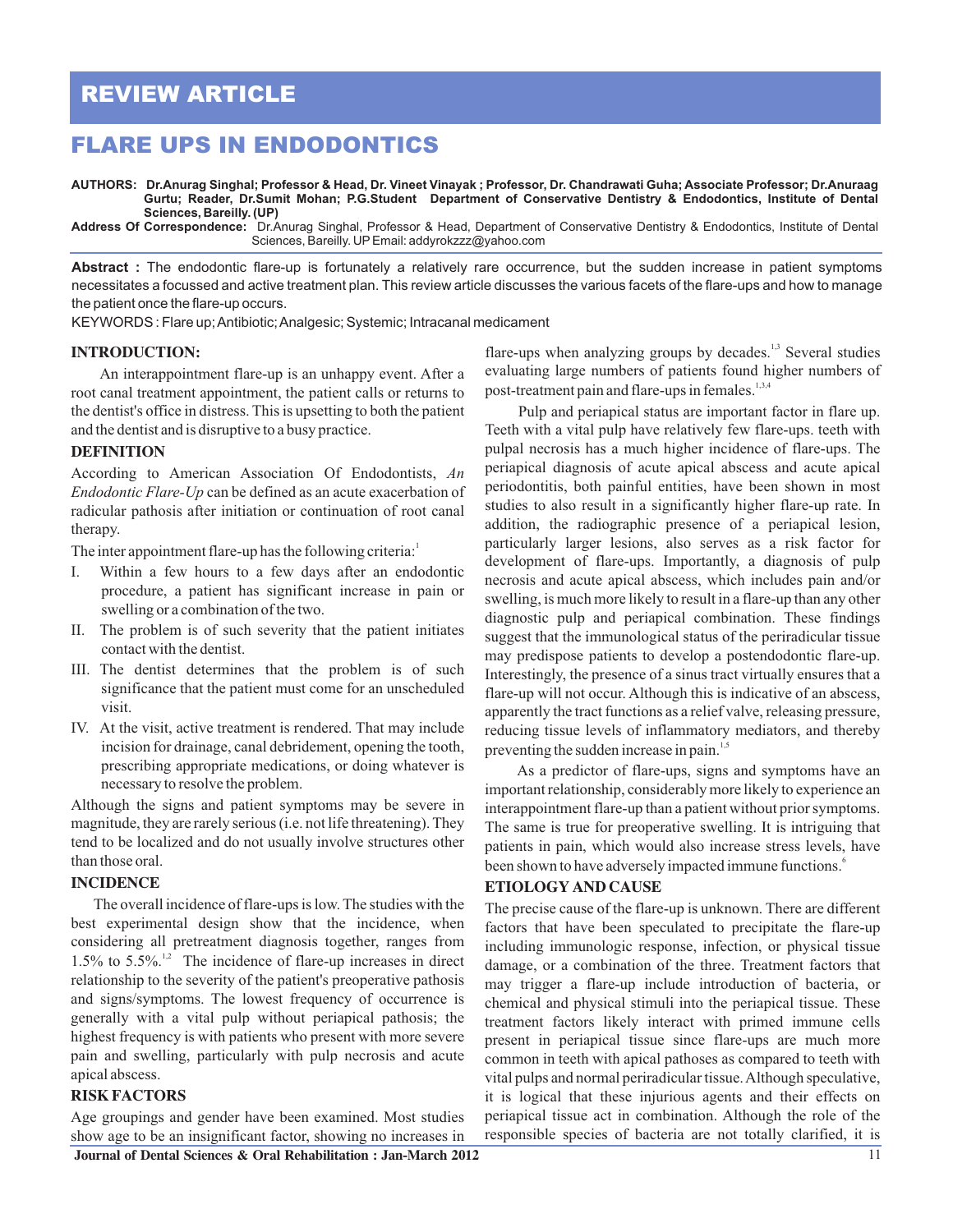probable that these are important factors. To date, the only microbiologic study involving flare-ups used an intracanal sampling method.<sup>7</sup> It is uncertain, but likely, that bacteria recovered from the canal are similar to the bacteria found periapically with a flare-up that involves an abscess. Those recovered from the canals were primarily gram negative anaerobic in mixed culture.

## **PREVENTION**

Many approaches and techniques to reduce the severity and incidence of post-treatment pain and flare ups have been attempted. Some of these involve complete debridement, multiple visit strategies, and administration of therapeutic agents. Other possible preventive strategies have included use of intracanal medicaments and reducing the occlusion. The therapeutic measures include the prescribing of antibiotics or anti-inflammatories (steroids or non-steroidal antiinflammatory drugs) or administering analgesics. Each of these above approaches will be reviewed as to evidence of effectiveness on decreasing the incidence of flare-ups.

#### **Complete debridement**

Although it would seem desirable and biologically advantageous to remove tissue remnants and bacteria from the canal space as, stated earlier, neither complete nor incomplete debridement appear to alter the development of post endodontic flare-up  $incidence.<sup>1,8</sup>$ 

#### **Intracanal medicaments**

These agents have been studied as to their effects on posttreatment pain. A traditional and long-held belief was that certain substances placed in canals would decrease or prevent flare-ups. However, clinical trials do not support this belief.<sup>9</sup> Posttreatment pain is neither prevented nor relieved by medicaments such as formocresol, phenolics (CMCP, Cresatin, eugenol, beechwood, creosote), iodine-potassium iodide, or calcium hydroxide.<sup>10</sup> However, intracanal steroids<sup>11</sup> or NSAIDs<sup>12</sup> will reduce postoperative pain.

## **Antibiotics**

Clinical trials have shown that prophylactic administration of antibiotics are unrelated to incidence or levels of post-treatment pain or flare-ups . Antibiotics are therefore contraindicated as a preventive measure, although it is evident that they are used extensively.<sup>13</sup> This is based on the misguided hope that antibiotics will minimize adverse symptoms.

## **Analgesics**

Whether any class of analgesic (considering peripheral or central acting, opioid or prostaglandin-inhibiting) will prevent or minimize incidence of flare-ups is uncertain. It is unlikely that they would have this effect. Although one study showed analgesics to reduce the incidence of flare-up, another demonstrated the opposite<sup>1</sup>.

## **TREATMENT**

## **Psychological management**

The patient is predictably and understandably upset and shaken by the sudden episode of pain or swelling. Reassurance is a

critical, perhaps the most important, aspect of treatment. The patient is concerned and may even assume that treatment has failed and that extraction is needed. The dentist must explain that flare-ups do occur and are treatable. Next, the patient must be made comfortable by breaking the pain cycle.

#### **Vital pulp**

Flare-ups seldom occur in these situations, but when they do, the problem likely is related to tissue remnants that have become inflamed. Working lengths should be verified and the canals carefully cleaned with copious irrigation. A dry cotton pellet is then placed followed by a temporary restoration. The pain will usually subside rather quickly and predictably.

## **Necrotic pulp with no swelling**

These teeth may develop an acute apical abscess (flare-up) after the appointment. The abscess is confined to bone and is generally very painful. The patient may have been asymptomatic (seldom) or symptomatic (usual) at the presenting appointment. At the flare-up emergency appointment, the same treatment procedure is followed. The tooth is opened and the canal is instrumented and irrigated with sodium hypochlorite. Occasionally, drainage will be established through the tooth. This drainage should be allowed to continue until it ceases. Then the canals are re-irrigated, dried, calcium hydroxide paste is placed and the access sealed. The tooth should not be left open to the oral cavity. Interestingly, it was recently reported that drainage from the tooth did not result in significant reductions in pain as compared to no drainage.<sup>14</sup> In both situations, symptoms required a few days to subside. If there is no drainage, the canals should be re-debrided, irrigated, medicated and closed. There seems to be little benefit in apical trephination.<sup>15</sup>

## **THERAPEUTICS**

#### **Intracanal medicaments**

There is no demonstrated benefit in placing medicaments or any other substance in canals to help resolve a flare-up.

#### **Local anesthetics**

Blocking the sensory nerves to break the pain cycle is important, both psychologically and neurophysiologically.<sup>16</sup> Particularly useful are long acting anesthetics such as etidocaine or bupivacaine.<sup>17</sup> In addition to their duration of tissue anesthesia, these agents produce a prolonged analgesic effect.

#### **Systemic medications**

Systemic drugs are analgesics, steroids, and antibiotics. NSAIDs provide an analgesic but probably little-to-no anti-inflammatory effect in these acute situations. For severe pain, a combination approach is most effective. An opioid, such as tramadol, codeine or oxycodone, and a non-steroidal agent seem to work in tandem. One combination, flurbiprofen (100mg loading & 50mg each 6h) and tramadol (100mg each 6h) was shown to be effective in managing pain in emergency patients<sup>18</sup>. Steroids, administered in a single dose (e.g. 4–6mg of dexamethasone) may also be of benefit<sup>19</sup>. This would be to control a presumptive immunemediated hypersensitivity reaction, although this mechanism has not been confirmed in flare-up patients. Although antibiotics are widely used in treating a localized abscess, prospective